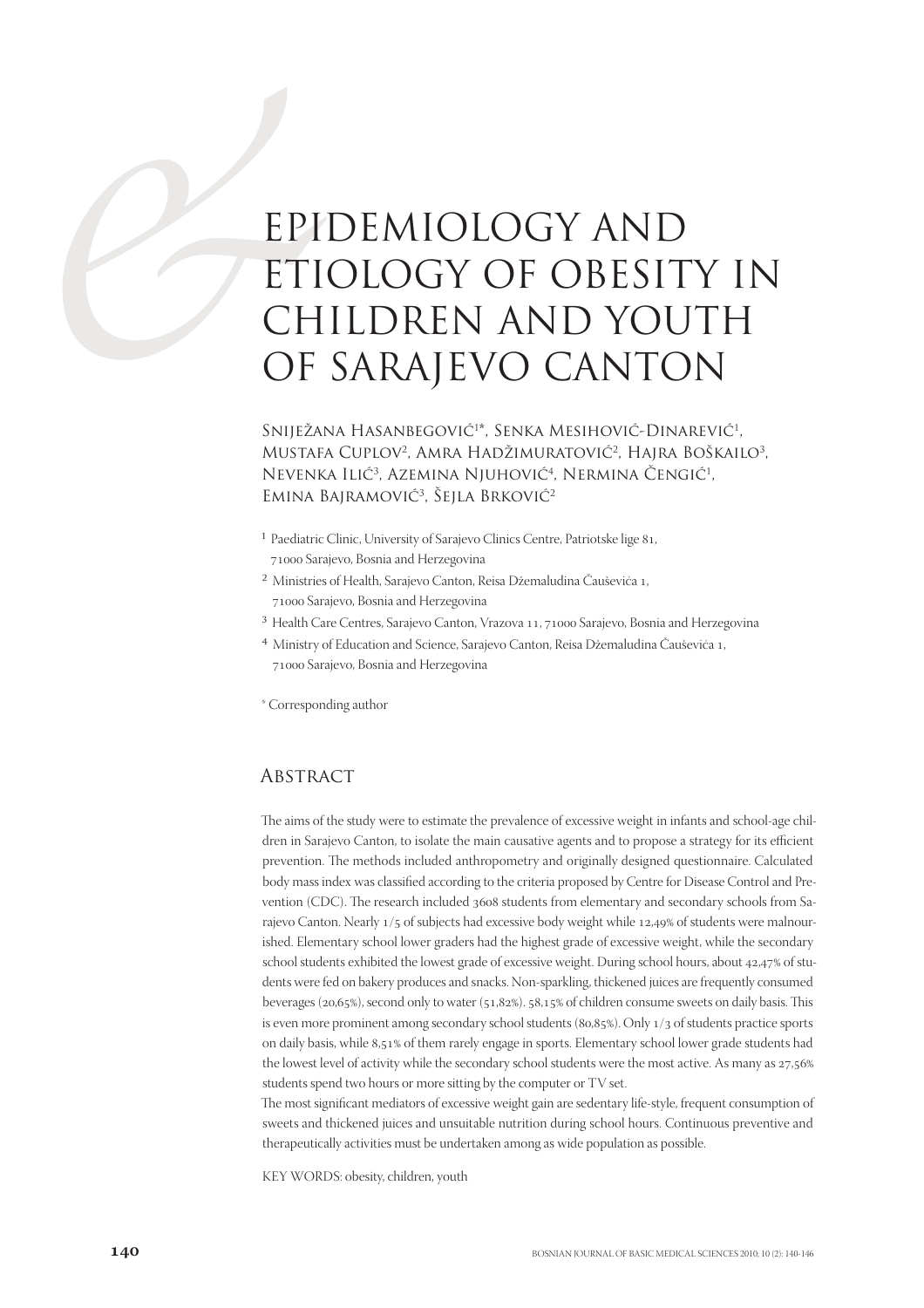## **INTRODUCTION**

Obesity epidemic is one of the most important health problems of modern age. Over the past two decades, obesity prevalence in European countries has tripled. About  $50\%$  of adults have excessive weight while  $1/3$ of European population is obese. Even, 20-30% of European children and adolescents are overweight  $(1, 2)$ . Statistical data by USA Centre for Disease Control and Prevention (CDC) also testify that the overweight population has tripled over the past two decades. Also, 16% of children and adolescents between 6 and 19 years of age are overweight  $(3, 4, 4)$ , and  $(5)$ .

Approximately 60-85% overweight children grow up into obese adults, who lead to earlier and more frequent development of chronic non-infectious diseases: hypertension, early atherosclerosis, Diabetes mellitus Type 2, orthopaedic, endocrine and psycho-social deviations  $(6, 7)$ . Although hereditary and hormonal factors may be significant in overweight development in children, excessive food consumption and low physical activity are undoubtedly the major causes  $(8, 9)$ .

Sedentary time spent with TV set and computer coinciding with the consumption of calories-rich food and sweet beverages in the long term leads to an imbalance between energy intake and expenditure. The result of such imbalance is excessive body weight. Body mass index  $BMI > p$  95 is considered obese (5, 10, 11).

An alarming trend of obesity epidemic expansion, and increase in prevalence in young population in particular, represent a problem of major economical and social consequences for every community  $(12, 13)$ .

European charter on counteracting obesity adopted in 2006 proposes global measures for obesity prevention in all European countries. Precise epidemiological data on the number of obese children and youth and information of their eating habits and activities are prerogative for designing efficient action plan for the prevention of obesity development in each country  $(14, 15)$ .

#### Aims of the study

The aims of the study were:

- estimate the prevalence of excessive body weight in children and youth in Sarajevo Canton,
- delineate major causes of this condition and to propose the strategy for its efficient prevention.

# Materials and Methods

The study was conducted during 2008 and 2009. It included representative sample of Sarajevo Canton elementary and secondary schools, which were randomly selected. The number of subjects per school class (elementary  $1-8$  and secondary  $1-4$ ) was balanced. The students were requested to fill in a questionnaire. The questionnaire was originally designed for this study and includes questions that pertain to eating habits (frequency, quantity and types of consumed food), consumption of liquids, and physical activity (frequency and intensity). The questionnaire addressed subjects' social status regarding the total number of family members that are sustained from the same source per employed individual. The questionnaires for elementary and secondary schools contained the same questions presented in the form suitable for the participants' age. Anthropometric measurements: body height, body weight, measured in all subjects. The height was measured using vertical stat meter, the values were expressed in centimetres (cm) and rounded at 0,5 cm. Body weight was measured using digital balance, the values were expressed in kilograms (kg) and rounded at  $0.5$  kg. The study was conducted by 2 teams which included physicians and a certified nurse. The subjects participated in the study on voluntary basis. The data entered into database were anonymous. The statistical data processing was performed according to the age groups: I-IV and V-VIII grades of elementary school and I-IV grade of secondary school.

BMI was used to estimate the nutritional status. It was calculated automatically according to the formula: BMI = body weight (kg) / height  $(m)^2$ 

Nutritional status was derived automatically based on  $CDC$  criteria  $(16)$ :

- BMI < 5 percentile indicates malnourishment.
- $BMI < 85$  and  $> 5$  percentile indicates normal nutritional status
- BMI > 85 a < 95 indicates higher body weight,
- BMI > 95 percentile indicates obesity.

#### **RESULTS**

The total of  $3608$  students  $(2329)$  students from 10 elementary schools and 1270 from 6 secondary schools from Sarajevo Canton) filled in the questionnaire and were examined anthropometrically.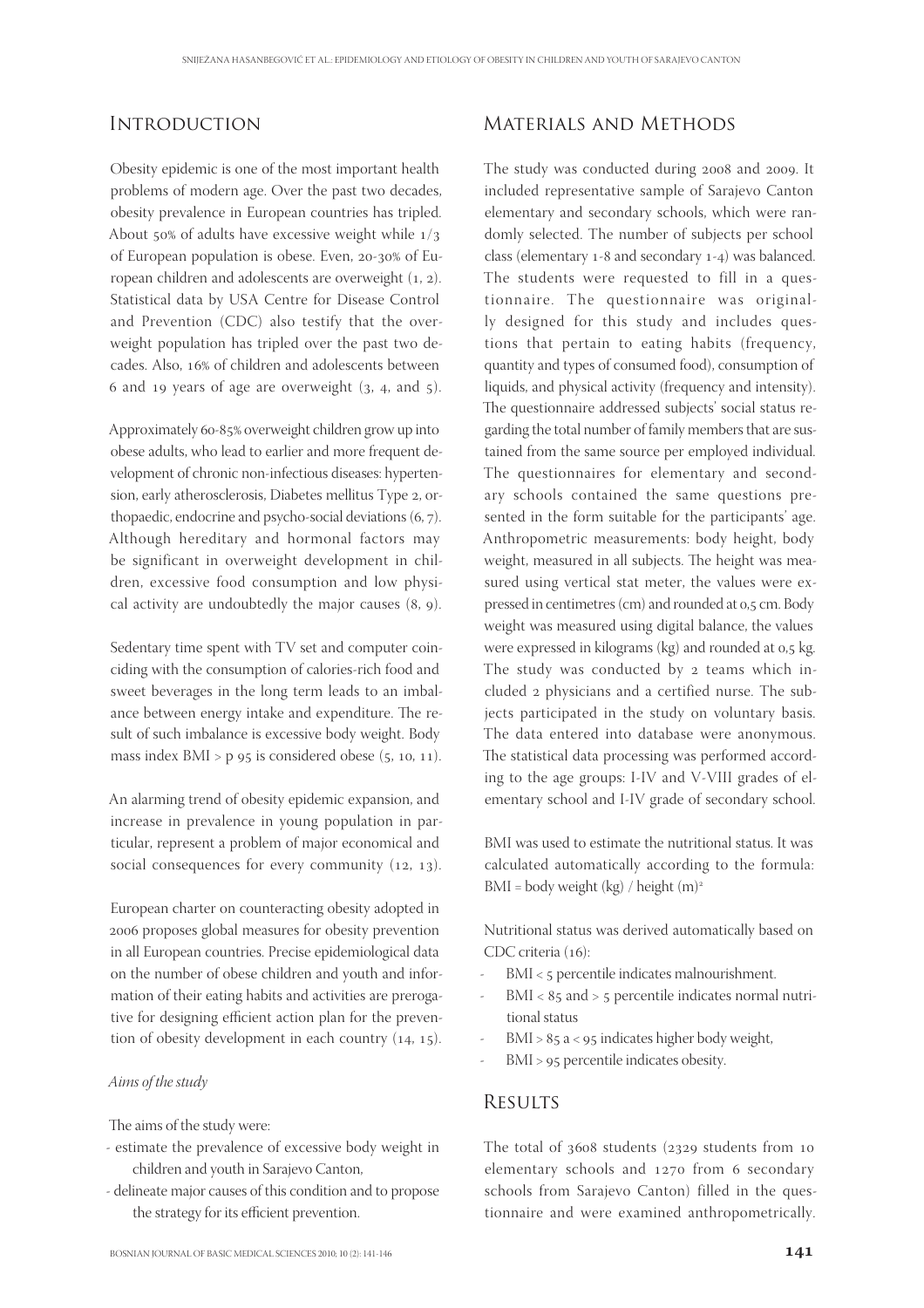Table 1 presents an overview of the total number of subjects and breakdown according to school age and gender.

| Grade<br>School      | Total<br>students | M    | F    |
|----------------------|-------------------|------|------|
| $I-IV$<br>Elementary | 1077              | 546  | 531  |
| V-VIII<br>Elementary | 1252              | 680  | 572  |
| $I-IV$<br>Secondary  | 1279              | 531  | 748  |
| Schools<br>Total     | 3608              | 1757 | 1851 |

TABLE 1. Analysis of the examined student group According to school level, grade and gender

Table 2 presents the data on BMI distribution among the examined students according to the school grade and gender.

| Grade                | <b>BMI</b> classification       |                                  |                                |                                |  |
|----------------------|---------------------------------|----------------------------------|--------------------------------|--------------------------------|--|
| School               | Malnourished<br>$(\%)$          | Ideal<br>weight (%)              | Excessive<br>weight (%)        | Obese<br>$(\%)$                |  |
| $I-IV$<br>Elementary | T: 20.86<br>M: 7.72<br>F: 13.14 | T: 55.26<br>M: 28.68<br>F: 26.58 | T: 12.28<br>M: 7.47<br>F: 4.81 | T: 11,58<br>M: 6.77<br>F: 4,81 |  |
| V-VIII<br>Elementary | T: 9.16<br>M: 4.65<br>F: 4.51   | T: 69.80<br>M: 37.98<br>F: 31.82 | T: 13.07<br>M: 7.49<br>F: 5,58 | T: 8.00<br>M: 3,69<br>F: 4,31  |  |
| $I-IV$<br>Secondary  | T: 6.76<br>M: 1.31<br>F: 5,45   | T: 80.43<br>M: 34.15<br>F: 46,28 | T: 9.55<br>M: 5.18<br>F: 4,37  | T: 3.24<br>M: 1.47<br>F: 1,77  |  |
| Schools<br>Total     | T: 12.49<br>M: 4.63<br>F: 7,86  | T: 68.74<br>M: 33.60<br>F: 35.14 | T: 11.86<br>M: 6.71<br>F: 5,15 | T: 6.86<br>M: 1.32<br>F: 5.54  |  |

TABLE 2. BMI classification of students according to the school grade and gender

The quality of nourishment during school hours in the examined students and in various school age groups is presented in Table 3.

| Grade<br>School      | Home-<br>made<br>sandwich<br>$(\%)$ | School<br>provided<br>sandwich<br>$(\%)$ | Bakery<br>produc-<br>$es (\%)$ | Snacks<br>$(\%)$ | Do not<br>eat at<br>school<br>$(\%)$ |
|----------------------|-------------------------------------|------------------------------------------|--------------------------------|------------------|--------------------------------------|
| $I-IV$<br>Elementary | 30.69                               | 44.63                                    | 5.04                           | 17.68            | 1.98                                 |
| V-VIII<br>Elementary | 16.57                               | 24.62                                    | 42.67                          | 10.96            | 5.27                                 |
| $I-IV$<br>Secondary  | 2.70                                | 41.09                                    | 42.01                          | 8.89             | 5.37                                 |
| Schools<br>Total     | 16.65                               | 36.78                                    | 29.90                          | 12.57            | 4.20                                 |

TABLE 3. Quality of nourishment during school hours

Table 4 presents distribution of beverages consumption during the day among the student groups.

The frequencies of sweets consumption among students are presented in Table 5.

| Grade      | Water  | Non-sparkling | Milk   | Sparkling     |
|------------|--------|---------------|--------|---------------|
| School     | $(\%)$ | juice (%)     | $(\%)$ | beverages (%) |
| $I-IV$     | 50,88  | 23.19         | 23.37  | 2.6           |
| Elementary |        |               |        |               |
| V-VIII     | 54.94  | 21.71         | 12.45  | 11,87         |
| Elementary |        |               |        |               |
| $I-IV$     |        | 16.77         | 13.19  | 20.72         |
| Secondary  | 49.35  |               |        |               |
| Schools    |        |               |        |               |
| Total      | 51,82  | 20.65         | 16.43  | 11,05         |

TABLE 4. Types of beverages consumed during school hours

| Grade<br>School      | Sweets consumed on<br>daily basis (%) | Sweets consumed rarely<br>or occasionally (%) |
|----------------------|---------------------------------------|-----------------------------------------------|
| $I-IV$<br>Elementary | 30,89                                 | 59,11                                         |
| V-VIII<br>Elementary | 64.53                                 | 33,47                                         |
| $I-IV$<br>Secondary  | 80.85                                 | 19,15                                         |
| Schools<br>Total     | 58,15                                 | 31.24                                         |

TABLE 5. Distribution of sweets consumption frequencies

Table 6 presents the distribution of the degree of physical activity among students that participated in the study.

| Grade<br>School      | Active<br>on daily<br>basis $(\%)$ | Active in<br>sports classes<br>only $(\%)$ | Active<br>2-3 times<br>weekly (%) | $Rarely(\%)$ |
|----------------------|------------------------------------|--------------------------------------------|-----------------------------------|--------------|
| I-IV<br>Elementary   | 19.92                              | 39.05                                      | 40.36                             | 0.00         |
| V-VIII<br>Elementary | 36.42                              | 27.56                                      | 24.52                             | 11,50        |
| $I-IV$<br>Secondary  | 46.89                              | 29.19                                      | 18.08                             | 5,65         |
| Schools<br>Total     | 31,07                              | 31.93                                      | 27.65                             | 8,51         |

TABLE 6. Distribution of the degree of physical activity among the students

Table 7 presents the distribution of the time that students spend with computer or TV set (higher grades of elementary school and secondary school students).

| Grade<br>School      | $\langle$ 1 hour<br>'%) | 1-2 hours<br>$(\%)$ | 2-3 hours<br>$(\%)$ | > 3 hours<br>$(\%)$ |
|----------------------|-------------------------|---------------------|---------------------|---------------------|
| I-IV<br>Elementary   | 23.60                   | 36.62               | 18,51               | 20,89               |
| V-VIII<br>Elementary | 13.81                   | 30.56               | 27.74               | 27.96               |
| LIV<br>Secondary     | 18.70                   | 33.59               | 23.12               | 24.42               |
| Schools<br>Total     | 31.07                   | 31.93               | 27.65               | 8.51                |

TABLE 7. Distribution of the time spent with computer or TV set

#### Discussion

This is the first study in the Federation of Bosnia and Herzegovina that presents data on the frequencies of obesity among students of elementary and second-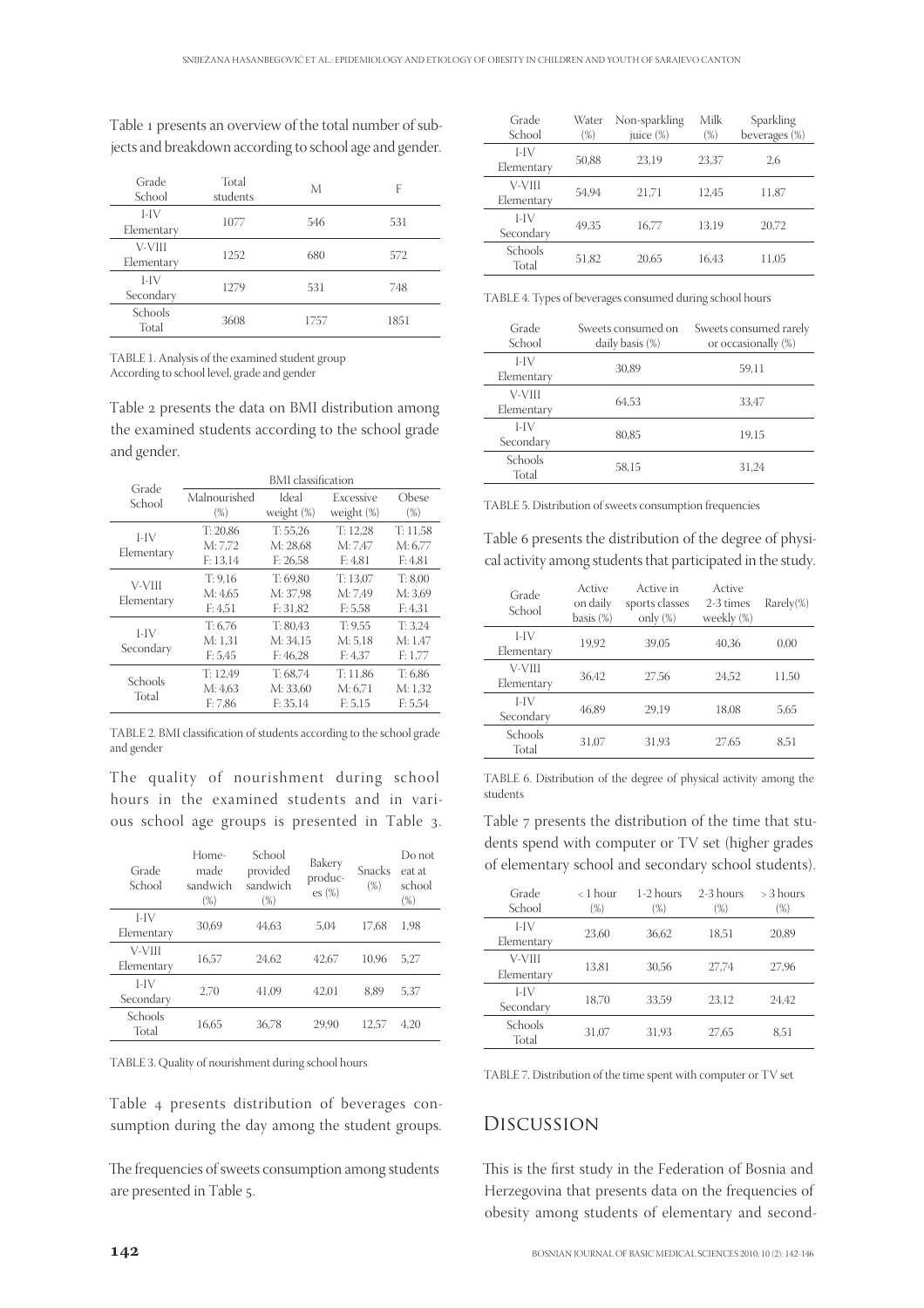ary schools in Sarajevo Canton. According to the data on the number of students in elementary and secondary schools at the time of the study provided by Ministry of education and science of Sarajevo Canton the sample of  $3608$  subjects represents  $7\%$  of the total student population of Sarajevo Canton. Balanced distribution of male and female subjects and the numbers of included participants from lower and higher grades of elementary schools and the number of secondary school students make this sample representative of the total student population of Sarajevo Canton. The results of the study show that almost 20% children between 6 and 18 years of age have excessive weight (overweight and obese). Review of 21 study conducted in various European countries indicate that the obesity prevalence is higher in Western and Southern Europe. In the Mediterranean area, the prevalence of childhood obesity reaches 20-40%, while the frequency of obese people in northern countries is lower  $10-20\%$   $(2)$ . Between 1980 and 1990, the frequency of obesity among children in developed countries has increased two to five times. For example, obesity in boys has increased from 11% to 30% in Canada. The statistical data indicate four times higher frequency of excessive weight in developing countries. In Brazil, for example, the frequency has increased from  $4\%$  to  $14\%$  (6). Between 1984 and 1994, in Great Britain, the frequencies of overweight children from 4 to 11 years of age has increased from  $10,2\%$  to  $13,8\%$ for boys and from  $5,4\%$  to 9,0% for girls  $(2, 6)$ . According to NHANES (National Health and Nutrition Examination Survey) study conducted in the United States of America between 1999 and 2002, 31,0% of children and adolescents between 2 and 19 years of age had  $BMI > p$  85, which represents risk group for obesity, while  $16.3$  % had BMI > p  $95$  and were obese  $(17)$ . In our study, excessive weight (BMI 85-95) was equally observed in boys and girls when the total sample is considered. Students with such BMI are at risk of obesity development with  $BMI > 95$ . In the total sample, we observed  $6,76\%$  students that belong into this category. Although sex ratio was balanced in the group of overweight students, there were four times more girls in the group of obese children  $(5,45\% \text{ vs. } 1,32\%).$ In a study conducted in Holland, girls were more obese in all the analyzed periods between 1980 and 2003. The total number of overweight children between and 16 years of age increased considerably from 1980 to 2003 in Holland. In 1980, obesity prevalence was  $3.9\%$  in boys and 6,9% in girls. Already, in 1997, the values increased to  $9.7\%$  for boys and  $13\%$  for girls while

the most recent study conducted in  $2003$  found  $14.5\%$ overweight boys and  $17.5$  % overweight girls (18). Obesity prevalence among our subjects decreases from 11,58% in lower grade elementary school to 3,24% in secondary school children. These results concur with the findings in Dutch study where the highest frequency of obese children was found among elementary school children  $(11)$ . The finding of  $12,49\%$  of malnourished students is curious. There is in increase from secondary school group to lower graders: from  $6,76-10,68\%$ . The results of NHANES study conducted from 2003-2006 indicate that  $3.3\%$  Americans between 2 and 19 years of age are malnourished  $(19)$ . The reason behind such finding is not clear but it could include irregular nourishment and absence of regular cooked meal at school for all the students attending the same morning shift. Most of the children eat either school made sandwich  $(36,78%)$  or bakery produces  $(29,90%)$ . Snacks are mostly consumed by elementary school lower graders  $(17,68\%)$ . A study conducted by Irish and British authors underlines significance of brunch as a source of excessive energy. They also underline the importance of high-quality and low-energy brunch for younger children (5-9 years of age). A brunch may amount to 20% daily caloric intake. In our subjects, excessive body weight was mostly found in younger students. According to the data by British authors from 2005, adolescents consume up to  $32\%$  of daily caloric intake in the form of brunch (20). Regarding caloric content, bakery produces that are mostly consumed by our teenagers and adolescents  $(42, 6%$  and  $42, 01%)$  would be compatible with the brunch of British adolescents. Other than water, which is consumed by  $61$ ,  $85\%$  of students, the most frequently consumed beverages are non-sparkling juices (20,65%). Lower grade students are the most frequent consumers of this beverage  $(23,19%)$ , which makes almost one quarter of the subjects. If 5-10 years old child consumes 1 litre of such beverage per day, it means that a third or a quarter of daily caloric requirements are taken in the form of sweet beverage. Refreshing drinks supplemented with sugar became everyday habit that is considered beneficial and desirable; in particular when "fruit drinks" are concerned. World Health Organization recommends that sugar supplements in a beverage should not exceed 10 % of daily caloric intake  $(21)$ . Numerous studies analyze the issue of beverages consumed by children and adolescents. Small children between 2 and 5 years of age that consumed such beverages on daily basis had higher weight gain.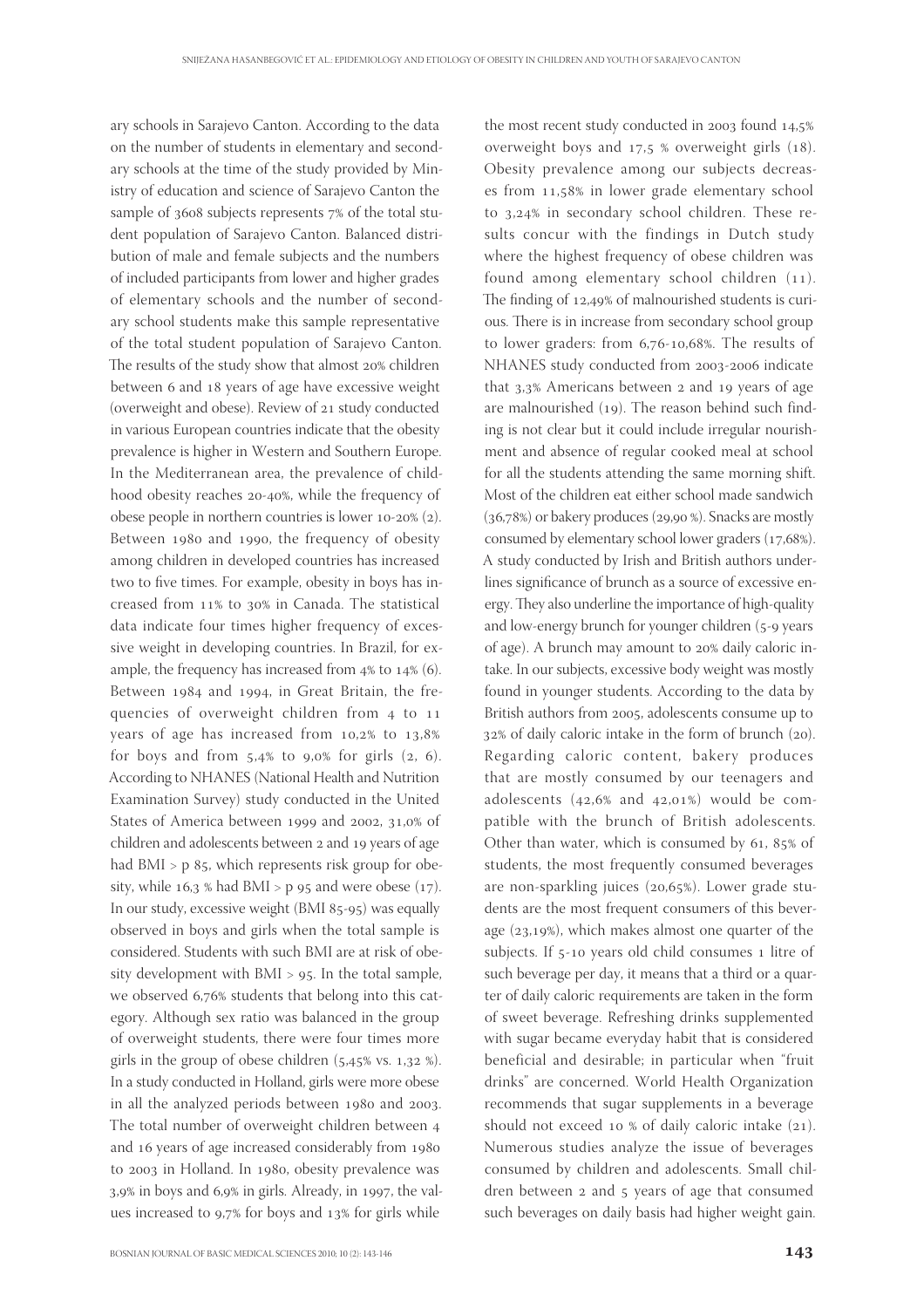There is a positive correlation between the consumption of fruit drinks and the degree of obesity. Sweetened soda based beverages have low nutritive benefit, however they lead to increased body weight, risk from diabetes, caries and bone fracture. An effort should be made to promote the consumption of water, low-calorie milk and small quantities of fruit juices. The total energy input from these drinks should not exceed  $10\%$  of daily caloric needs  $(22, 23)$ .

Due to high sugar and fat content sweets are the most caloric foods. As many as 58,15 % of Canton Sarajevo students consume sweets daily. A study conducted by a Mexican team established that a fifth of subjects consume sweets on a daily basis. However, comparing the feeding habits of employed adolescents with those of unemployed adolescents, significantly higher level of sweets and snacks consumption is established in the employed group. Curiously, the highest level of sweets consumption is found in the group of secondary school students  $(80.85%)$ . This fact may be explained by the extended school hours that are spent in two shifts, while no hot meal is organized. The need for food is immediately satisfied by consuming sweets, which provide subjective feeling of fullness. Also, sweets are consumed quickly, which leaves students with time for other activities during the school break  $(18, 24)$ . The smallest frequency of overweight students was found among secondary school students. Also, this group is the most frequently engaged in everyday sports activities. Approximately one third of elementary school lower graders consume sweets daily. Also, the highest frequency of obese and overweight students is found in this group  $(13, 86 %$  total). Almost 20% of German children between 3 and 17 years of age consume sweets on daily basis. Chocolate is consumed by 16% of subjects. With regards to our data, we find the sweets an important energy source. However, they are the most frequently consumed by the group with the highest number of fit children. The reason behind desirable weight among this group of students we find in their frequent engagement in sports, which helps in maintenance of their body weight  $(25)$ .

Approximately one third of the examined subjects engaged in sports on daily basis, while  $8,51\%$  of them reported occasional engagement in sports. Excessive weight was most frequently identified in the group of elementary school lower grade students, which contained the lowest number of students who practiced sports on daily basis  $(19,92%)$ . The USA reports also quote small frequency of regular sports activities among adolescents  $(25%)$ . The fact that  $14%$  of adolescents reported no physical activity is alarming  $(10, 11)$ . A study conducted in Holland reports that only 3-5% of elementary school children living in large cities practice recommended one hour of daily physical activity.  $(11, 13)$ A positive correlation between the time spent with TV set and excessive weight is evident  $(14)$ . Giammattei et al. mention sedentary time spent with TV and the consumption of soda drinks as leading causes of obesity in children between 11 and 13 years of age  $(31)$ . This group of our schooling children  $(36,62%)$  spends one or more hours with TV and computer. About one half of the total examined children spend two or more hours with screen. In developed countries, two hours per day is recommended as upper limit for time spent with screen  $(26, 27, 28)$ . The data obtained in this study indicate existence of obesity among Sarajevo Canton children and youth. The need for planning and implementation of preventive studies in this population is implied. Preventive measures would include:

- Education on the principle of healthy eating habits in all elementary and secondary schools, primarily in Sarajevo Canton, than in Bosnia and Herzegovina in general. Nutrition should be based on modern nutritional guidelines with regards to the balance among carbohydrates, fats, proteins, vitamins and liquid;
- Implementation of regular physical activity of at least one hour per day, at school as well as in free time;
- To identify subjects with excessive weight (p among  $85$  and  $95$ ) and obese individuals (p>95) and to refer them to the institutions where their condition can be evaluated and treated;
- To engage family medicine teams to monitor nutritional status of school children and youth.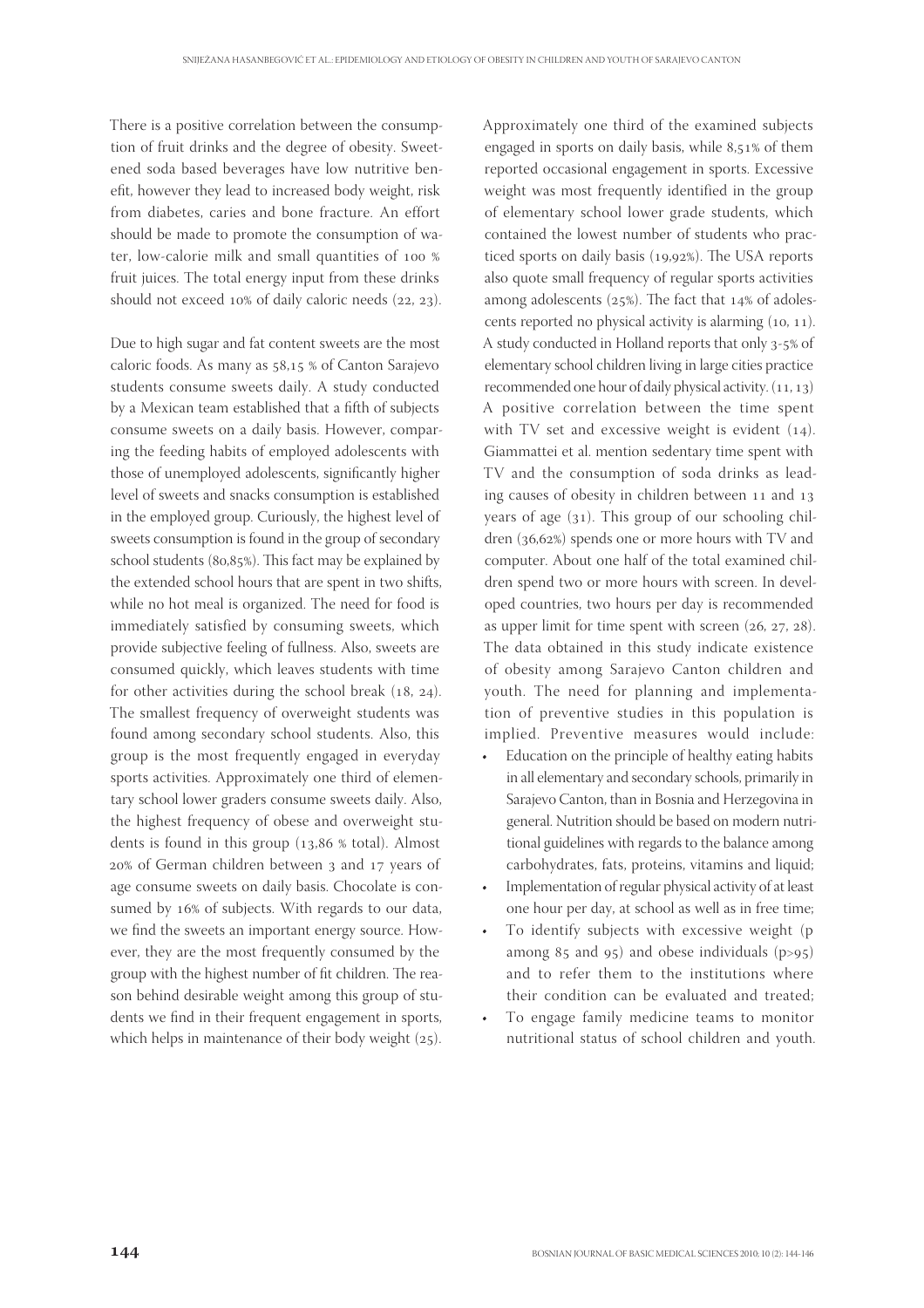# Conclusion

The results of this study indicate that the problem related to excessive weight, which includes overweight and obese children does exist. The main causes of such circumstances are indicated. Major causes of obesity in our country are sedentary lifestyle, frequent consumption of sweets and thickened fruit juices and inadequate nutrition during school hours. Preventive and therapeutically actions must be continuously implemented and should include as wide population as possible. Implementation of such measures in the schooling population is particularly important having in mind that 60% of obese children grow into obese adults with numerous chronic health problems, which lead to suffering from chronic non-infectious diseases: type II diabetes mellitus, chronic heart disease, bronchial asthma, and orthopaedic and psychological problems.

# List of Abbreviations

| CDC           |   | Centre for Disease Control and Prevention        |
|---------------|---|--------------------------------------------------|
| BMI           | ۰ | Body mass index                                  |
| cm            |   | centimetre                                       |
| kg            | - | kilogram                                         |
| <b>NHANES</b> | ۰ | National Health and Nutrition Examination Survey |

# **REFERENCES**

- () Banićević M., Zdravković D. Sprečimo gojaznost. Cicero, Beograd 2008
- (2) Lobstein T., Frelut M.L. Prevalence of overweight among children in Europe. Obesity Review. 2003; 4:195-200.
- () Ogden C.L, Carroll M.D., Flegal K.M. High body mass index for age among US children and adolescents, 2003-2006. JAMA. 2008; 299(20):2401-2405.
- () Hedley A.A, Ogden C.L., Johnson C.L, Carroll M.D., Curtin L.R., Flegal K.M. Prevalence of overweight and obesity among US children, adolescents, and adults, 1999-2002. JAMA. 2004; 291(23):2847-2850.
- () Freedman D.S., Khan L.K., Serdula M.K., Dietz W.H., Srinivasan S.R., Berenson G.S. Inter-relationships among childhood BMI, childhood height, and adult obesity: the Bogalusa Heart Study. Internal Journal of Obesity. 2004; 28:10-16.
- () Flynn M.A., McNeil D.A., Maloff B. et al. Reducing obesity and related chronic disease risk in children and youth: a synthesis of evidence with 'best practice' recommendations. Obesity Review. 2006; Suppl. 7(1):7-66.
- () Lobstein T., Baur L., Uauy R. Obesity in young people: crisis in public health. Obesity Review. 2004; Suppl.  $5(1)$ : 4-104.
- (8) Skinner A.C., Mayer M.L., Flower K.M., Weinberger M. Health status and health care expenditures in a nationally representative sample: how do overweight and healthy-weight children compare? Paediatrics 2008; 121(2): e269 - e277.
- (9) Barlow S.E. and the Expert Committee Recommendations Regarding the Prevention, Assessment and Treatment of Child an Adolescent Overweight and Obesity: Summary Report. Paediatrics 2007; 120: S164-192.
- (10) Speiser P.W., Rudolf M.J.C., Anhalt H. et al. Consensus statement: Childhood obesity. Journal of Clinical Endocrinology and Metabolism. 2005; 90:1871-1887.
- (11) Jansen W., Raat H., Joosten-van Zwanenburg E. et al. A schoolbased intervention to reduce overweight and inactivity in children aged 6-12 years: study design of a randomized controlled trial. BMC Public Health. 2008; 8: 257.
- () Wang G., Dietz W.H. Economic Burden of Obesity in Youths Aged 6 to 17 years: 1979-1999. Paediatrics 2002; 109:e81.
- $(13)$  Van der Horst K., Oenema A., van de Looij-Jansen P., Brug J. The ENDORSE study: research into environmental determinants of obesity related behaviour in Rotterdam school children. BMC Public Health 2008; 8: 142.
- () August G.P., Caprio S., Fennoy I. et al. Prevention and Treatment of Paediatric Obesity: An Endocrine Society Clinical Practice Guideline Based on Expert Opinion. Journal of Clinical Endocrinology and Metabolism. 2008; 93(12): 4576-4599.
- $(15)$  Chinn S., Rona R.J. International definitions of overweight and obesity for children: a lasting solution? Ann. Hum. Biol. 2002; 29(3):306-313.
- () Ogden C.L., Kuczmarski R.J., Flegal K.M. et al. Centres for Disease Control and Prevention 2000 growth charts for the United States: improvements to the 1977 National Center for Health Statistics version. Paediatrics 2002; 9:45-60
- (17) Hedley A.A., Ogden C.L., Johnson C.L., Carroll M.D., Curtin L.R., Flegal K.M. Prevalence of overweight and obesity among US children, adolescents, and adults, 1999-2002. JAMA. 2004; 291(23):2847-2850.